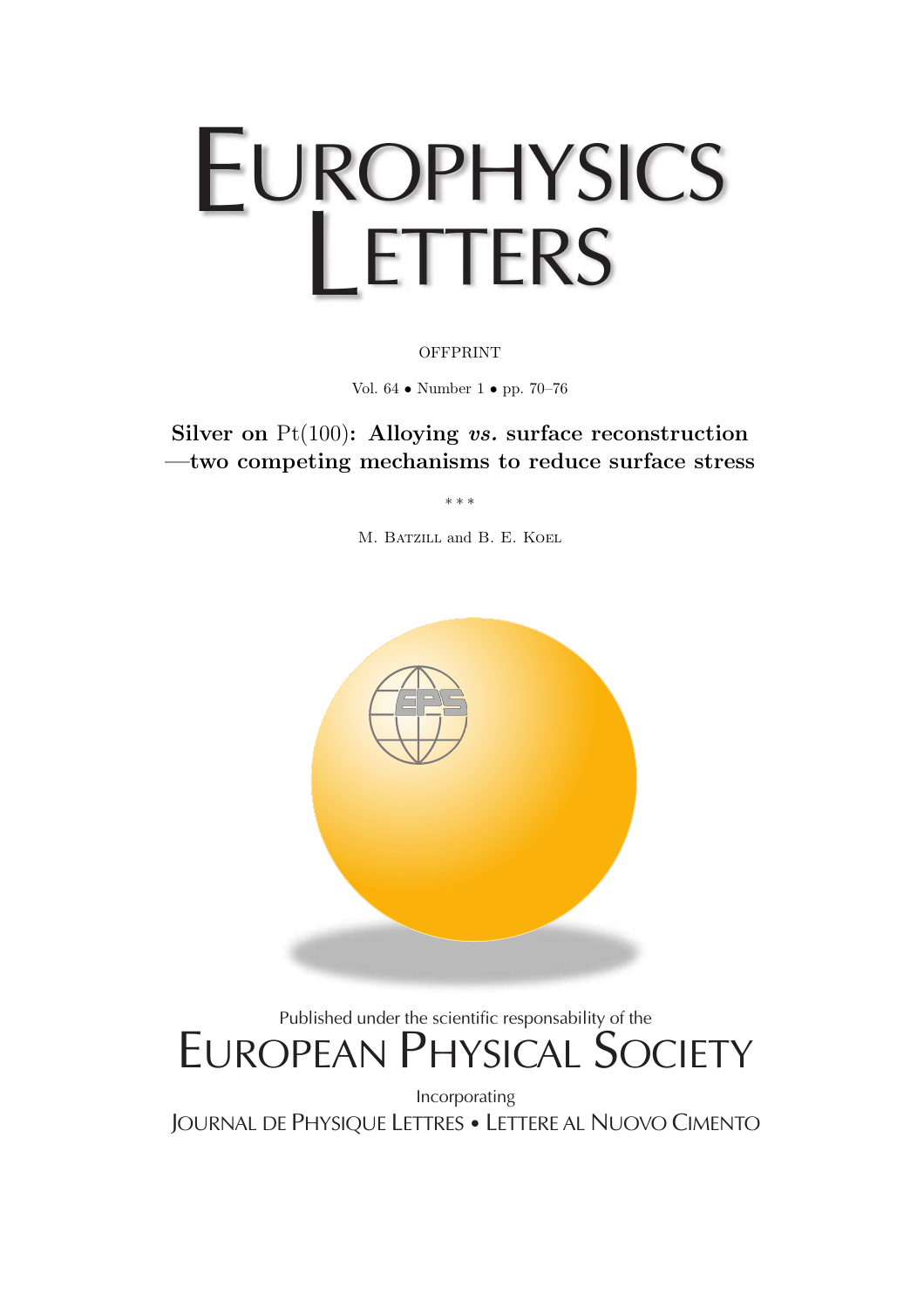## **Silver on** Pt(100)**: Alloying** *vs.* **surface reconstruction —two competing mechanisms to reduce surface stress**

M. BATZILL( $*$ ) and B. E. KOEL( $**$ )

*Department of Chemistry, University of Southern California Los Angeles, CA 90089-0482, USA*

(received 31 March 2003; accepted in final form 18 July 2003)

PACS. 68.35.Md – Surface thermodynamics, surface energies. PACS. 05.70.Np – Interface and surface thermodynamics. PACS. 64.75.+g – Solubility, segregation, and mixing; phase separation.

Abstract. – Phase-coexistence of a Ag/Pt surface-alloy and a pure Pt-hex reconstructed phase has been observed for sub-0.3 ML Ag coverage on a Pt(100) surface by scanning tunneling microscopy and temperature-programmed desorption of Ag. We argue that, despite a stronger homoatom interaction, mixing at the surface is observed because the intrinsic tensile stress of the  $Pt(100)$  surface facilitates the incorporation of the slightly larger Ag atoms into the surface layer in order to minimize strain energy of the surface. Thus, surface-alloying presents an alternative to surface reconstruction as a means of strain minimization. Therefore, a competition between surface reconstruction and alloying to reduce the stress at the surface exists and, consequently, a two-phase coexistence of an alloy-phase and a pure Pt hex-reconstructed phase are observed.

*Introduction. –* Surface-confined alloying of elements that are immiscible or exhibit a low solubility in the bulk has been observed for several systems, such as alkali metals on Al  $[1, 2]$ , Au on Ni [3], Ag on Pt [4, 5], and Sb on Ag [6]. It is accepted that stress minimization plays a crucial role in accounting for this phenomenon. Tersoff [7] explained it as a consequence of reducing the strain originating from the lattice misfit between the substrate and deposited element. Within this model, no difference between positive and negative misfit is predicted. However, in all experimentally known systems of surface-confined alloying, larger atoms are alloyed in a substrate with a smaller lattice constant. In this communication we explain this asymmetry in terms of the *intrinsic tensile stress* of a free surface favoring incorporation of larger atoms in order to reduce its strain energy.

It has been observed that for Ag deposited on a  $Pt(111)$  substrate, Ag alloys with the Pt(111) surface and forms a "nanophasic" structure [4, 5], *i.e.* Ag nanoclusters rather than monodispersed Ag atoms are formed in the surface layer. These Ag clusters, however, disperse uniformly across the entire surface. Therefore, this surface can be described as a *single* alloy phase. The clustering and distribution of the clusters that comprise the micro(nano)scopic

<sup>(\*)</sup> Present address: Department of Physics, Tulane University - New Orleans, USA.

<sup>(</sup>∗∗) E-mail: koel@usc.edu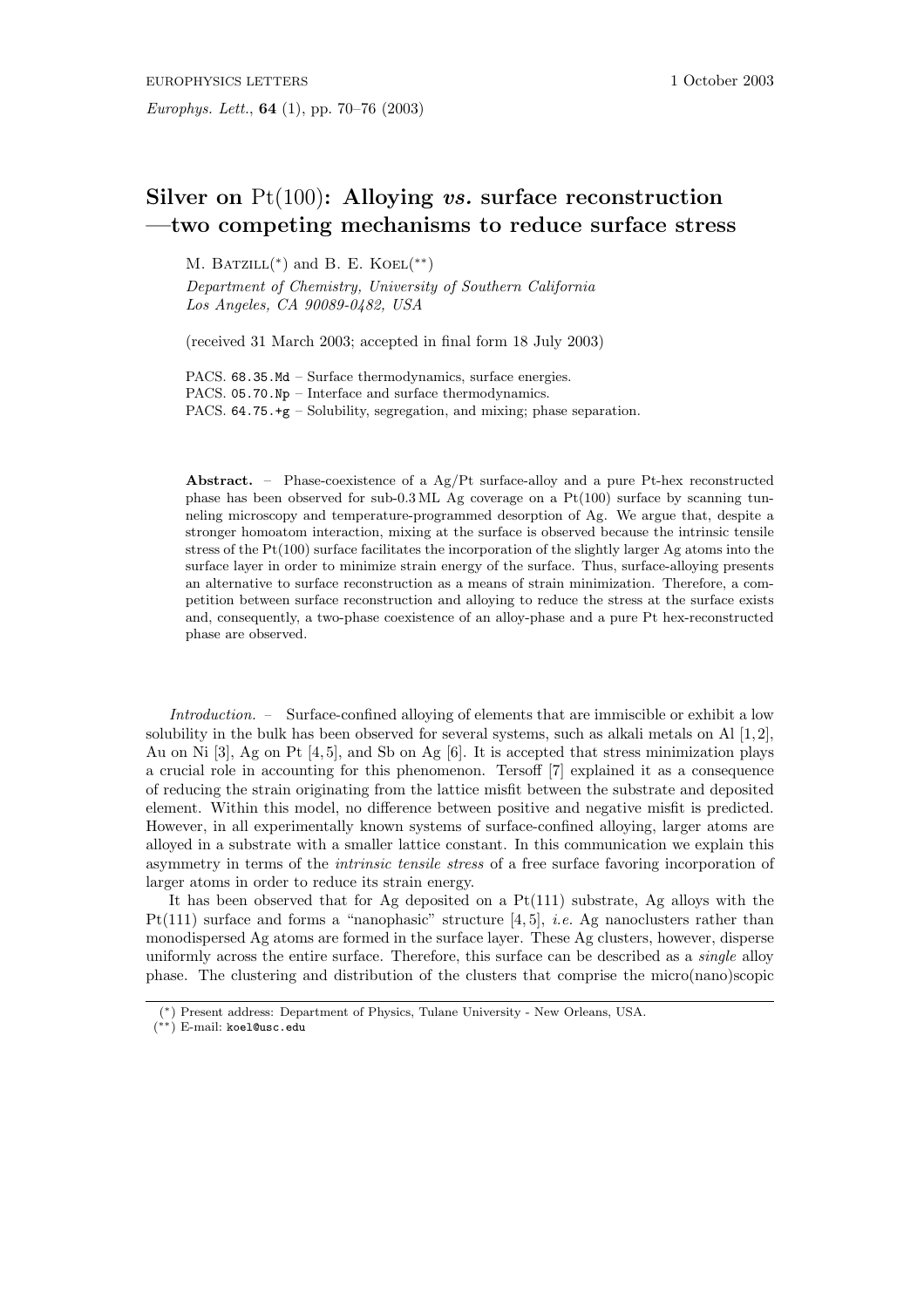

Fig. 1 – STM images of 0.25 ML Ag on Pt(100) after annealing to 900 K. (a) Scan area  $(150 \text{ nm})^2$ . An Ag/Pt-alloy phase, which appears darker, can be distinguished from the pure Pt(100)-hex reconstructed phase. The inset shows a  $(15 \text{ nm})^2$  area of the hex-reconstructed phase that shows more clearly its characteristic structure. (b) Scan area  $(75 \text{ nm})^2$ . Small, single-unit-cell–wide Pt(100)-hex domains surrounded by the Ag/Pt alloy phase.

structure of the surface have been accounted for by preferred bonds between like atoms and "ordering" of these homoatomic clusters into stress-domain patterns  $[5, 7]$ .

Here we present experimental results for Ag deposited on  $Pt(100)$  showing two-phase coexistence of an Ag/Pt alloy phase and a reconstructed pure Pt phase. We present a simple thermodynamic model to explain surface alloying for the bulk immiscible  $Ag/Pt$  system. This model is independent of the micro(nano)scopic structure of the surface alloy and may thus be applicable to a broader range of systems. The experimentally observed two-phase coexistence is treated by a thermodynamic model, which predicts this phase segregation as a consequence of two competing mechanisms to reduce the surface stress.

*Experimental methods. –* Scanning tunneling microscopy (STM) of annealed Ag deposits on Pt(100) substrates and temperature-programmed desorption (TPD) of Ag from this surface were employed to identify surface alloying of Ag into the Pt surface and the presence of separate phases. A detailed description of the vacuum apparatus that was used to perform these experiments can be found elsewhere [8]. Ag was evaporated from a resistively heated, Ta boat onto a Pt(100) single crystal.  $\theta_{\text{Ag}}$  was determined from Auger electron spectroscopy (AES) measurements that were calibrated by Ag growth curves [9]. All STM data reported here were acquired at  $300 \text{ K}$  after annealing the sample at  $900 \text{ K}$  for 10s and rapidly cooling to room temperature.

*Results. –* Figure 1 shows STM data for surfaces with 0.25 ML Ag coverage. Only one terrace is imaged in both images. Two phases can be distinguished in these STM images, with the brighter areas corresponding to a pure Pt-hex reconstructed phase, while the darker areas are an Ag-Pt alloy. The hex-reconstructed domains extend over several tens of nanometers in fig. 1a, while the hex-domains in fig. 1b are much narrower and often exhibit their minimum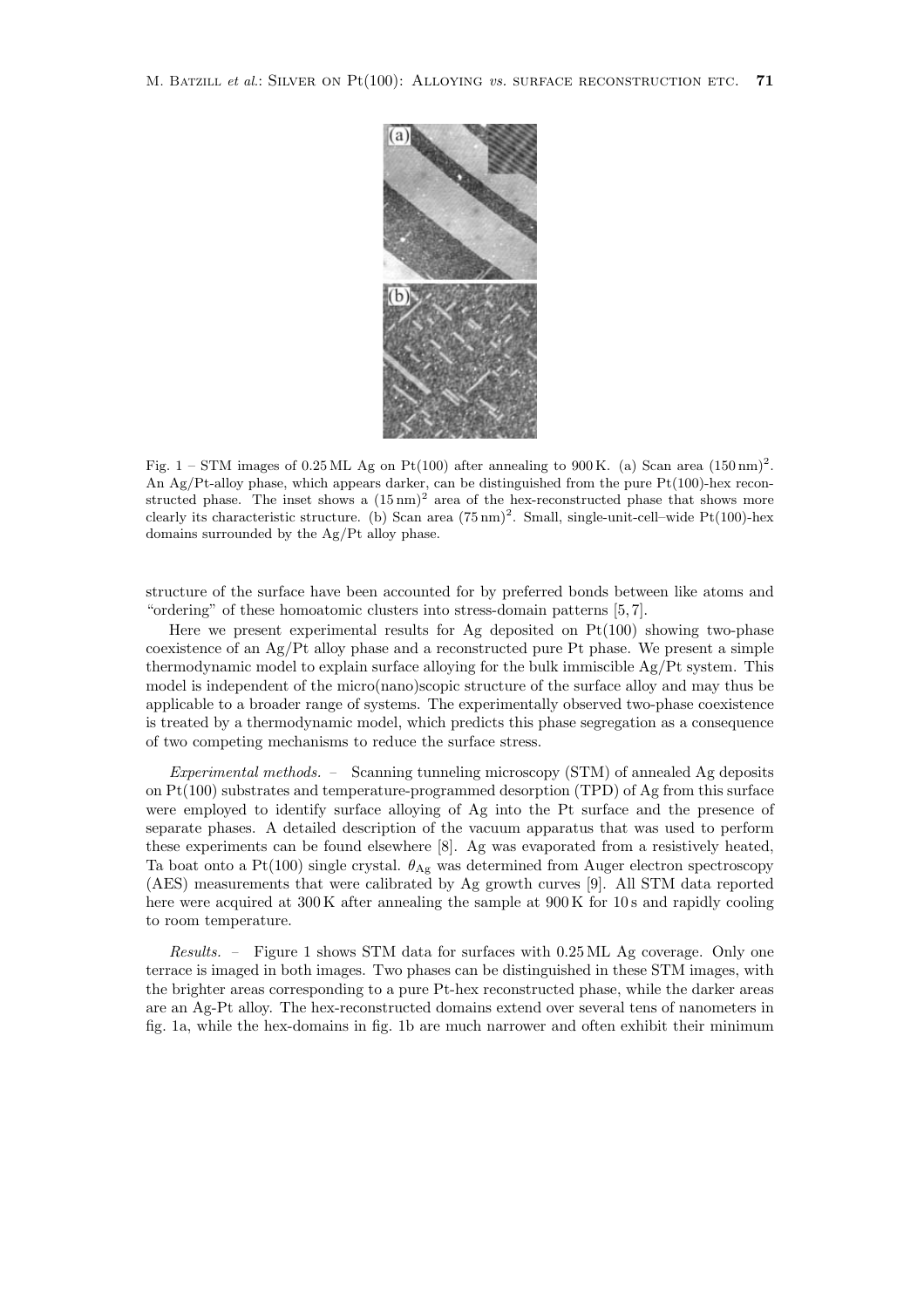

Fig.  $2 - Ag$  desorption spectra acquired by using a constant heating rate of  $5 \text{ K/s}$  for different initial Ag coverages. The Ag desorption peak shifts by 20K above 0.2 ML Ag coverage.

possible width of 5 atoms, *i.e.* the width of one unit cell of the reconstruction. However, we only distinguish two phases, independent of the size of the domains.

The contrast in these STM images is mainly topographical. The hex-reconstruction appears brighter because of the incommensurate nature of this pseudohexagonal overlayer. The alloy, on the other hand, is pseudomorphicwith the substrate and thus appears darker. Substructures can also be imaged in both phases. The Pt-hex reconstructed phase shows a pattern with a characteristic  $(5 \times 20)$  periodicity. This can be more clearly seen in the inset of fig. 1a that shows a magnification of this phase. The alloy phase consists of darker (Pt) and brighter (Ag), elongated features a few atoms wide that form a labyrinthine-like network. This structure has a surface morphology similar to the  $Ag/Pt(111)$  system [4, 5]. Therefore, it is reasonable to conclude that the alloy structure of both surfaces has the same origin. We support the hypothesis that this surface morphology is explained by stress domains, *i.e.* the formation of alternating compressive and tensile stressed "nano-domains" in order to minimize the total stress in the film [5,7,10–12]. For  $\theta_{\text{Ag}} > 0.3 \text{ ML}$ , no hex-reconstructed phases remain at the surface and addition of Ag results in an increase in the Ag content of the 2D Ag-Pt alloy [9]. The disappearance of the hex-reconstruction from the surface at  $\theta_{Ag} > 0.3$  ML can also be observed in low-energy electron diffraction (LEED) and was previously reported by Strüber *et al.* [13].

In addition to these direct observations at  $300 \text{ K}$ , we have evidence for phase coexistence from Ag TPD, even at the desorption temperature of Ag. Ag TPD traces for different initial Ag coverages are shown in fig. 2. The Ag desorption peak continuously shifts to higher temperatures for increasing Ag coverages between 0.2 ML and 0.6 ML, while the peak temperature maximum remains unchanged at 1060 K and 1080 K, respectively, below 0.2 ML and above 0.6 ML. Shifting of the desorption peak below 0.7 ML Ag coverage on Pt(100) was reported previously [13]; however, no data were presented for the coverage regime below 0.2 ML. The 20 K shift of the Ag desorption peak corresponds to a difference in the desorption activation energy of ∼ 6 kJ/mol assuming first-order desorption and the same pre-exponential factor in the rate constant. For  $\theta_{\text{Ag}} > 0.7 \text{ ML}$ , the constant desorption temperature for Ag can be explained by the formation of a contiguous Ag film with Pt clusters alloyed into it (droplet phase). Thus Ag essentially evaporates out of the same local environment for a coverage range of  $0.7 \text{ ML} < \theta_{\text{Ag}} < 1 \text{ ML}$ . Similar effects were previously observed for desorption spectra of bimetallic monolayers on immiscible substrates [14]. In the Ag-coverage regime of phase coexistence, the Ag/Pt ratio in the alloy phase is constant and does not change with the global Ag coverage on the surface. An increase in the Ag coverage results in a spreading of the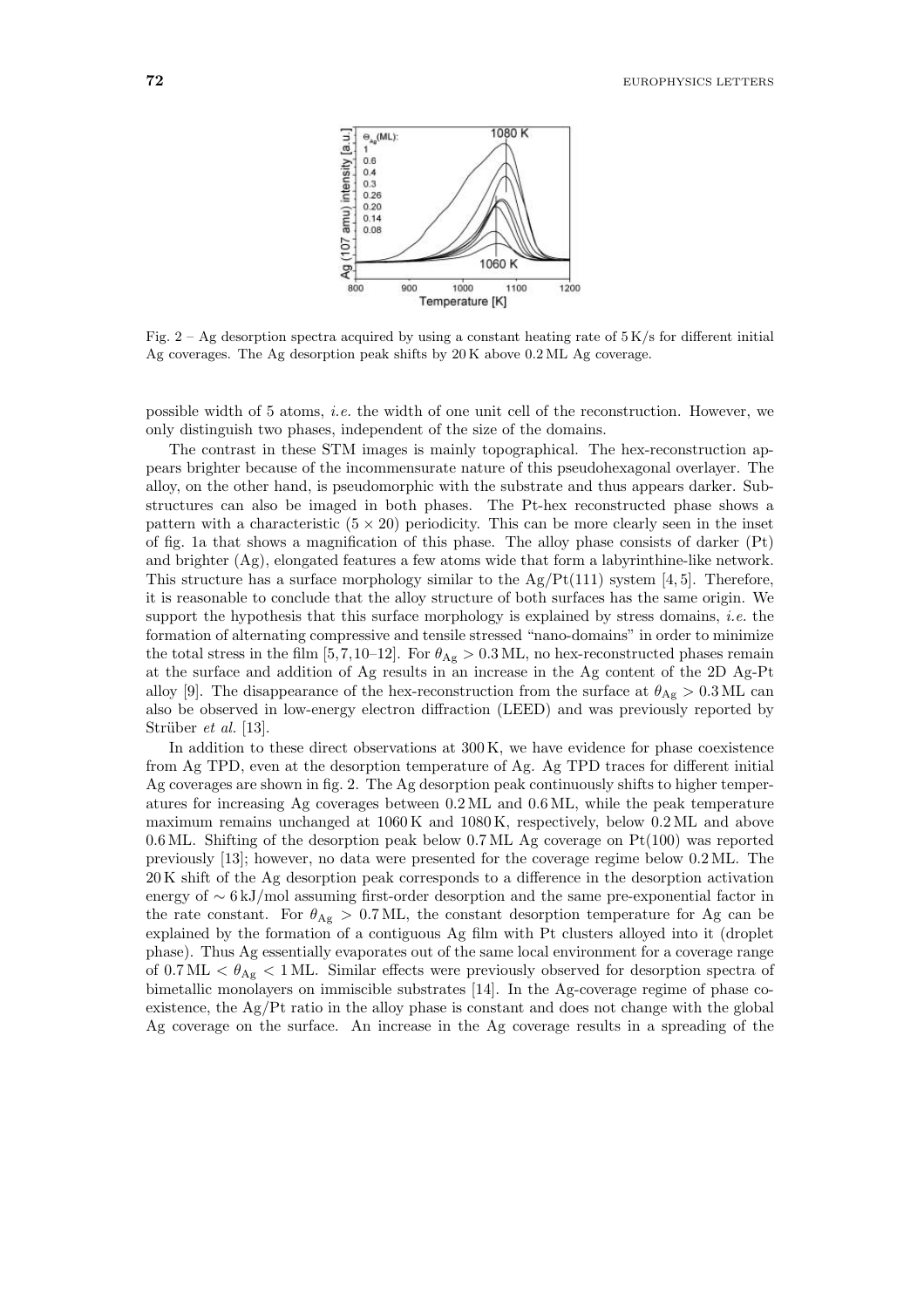alloy phase on expense of the hex-reconstructed phase. Therefore, Ag desorbs out of the same local alloy structure for  $0 < \theta_{\text{Ag}} < 0.2 \text{ ML}$ . Consequently, the activation energy for desorption is unaltered. This agrees with our observation for Ag coverages below 0.2 ML. The Ag desorption peak shifts to higher temperatures for larger Ag coverages, indicating an altered composition of the alloy phase as  $\theta_{\text{Ag}}$  changes. At the Ag desorption temperature ( $\sim 1000 \text{ K}$ ), the critical Ag coverage at which the entire surface consists of a single Ag-Pt alloy phase is 0.2 ML, about 0.1 ML lower than the value deduced from STM data at 300 K. This may be an entropy effect that favors the more disordered alloy phase at elevated temperatures.

*Discussion. –* To explain the coexistence of two phases in thermodynamic equilibrium at a surface we first address the problem of why elements that are immiscible or exhibit only a small solubility in the bulk phase may alloy at surfaces. In a simplified description, alloying is observed for elements that prefer hetero-neighbor atoms, *i.e.* stronger A-B bonds than A-A and B-B bonds. This is not the case for the Ag/Pt system and is indicated by the fact that Ag and Pt tend to cluster to form the observed nanophasic alloy structure, *i.e.* Ag and Pt form preferred homobonds rather than heterobonds. The thermal desorption of Ag at fairly low temperatures, rather than formation of a bulk alloy, is a further indication of the weak Ag-Pt bonds. Therefore, the formation of AgPt surface alloys observed on  $Pt(111)$  and  $Pt(100)$ cannot be explained by interatomic interactions alone. Another component that is important to explain phenomena at surfaces is surface-strain energies. In the following we argue that this component is the critical factor to explain the observations described in this communication. The importance of stress in alloy formation at surfaces can be seen from a closely related phenomenon —the alloying of bulk-immiscible elements in supported, bimetallic monolayer films [14–17]. This has been explained by the stress caused in a monolayer film due to lattice mismatch with the substrate. Using two components, one with a larger and the other with a smaller size than the substrate, the strain in the bimetallic monolayer film can be reduced by alloying the two components. Such a strain-induced alloying may even occur if two components are immiscible in the bulk. Clustering of the constituents of the film and ordering in stress domains were also observed for such systems. Furthermore, two-phase coexistence for such films has been observed with a mixed two-component phase and a single-component phase that releases stress by formation of dislocations [17]. Thus the phenomenological similarity to the Ag/Pt system suggests similar mechanisms at work.

Free surfaces of many bulk materials are under tensile stress [18, 19]. This arises from the low coordination number of surface atoms, *i.e.* missing bonds at the surface, but phenomenologically it is the same as the stress induced in pseudomorphic monolayers. In some cases, free surfaces, like the  $Pt(100)$  surface [20, 21], readily reduce their stress by forming a more densely packed, reconstructed surface layer [19]. Although the Pt(111) surface is not reconstructed at room temperature, it is still under considerable stress. This causes the surface to spontaneously reconstruct at elevated temperatures [22, 23].

Schmid *et al.* [24] calculated a theoretical, ideal size of a surface atom that would minimize the stress in a surface layer. They found that atoms of 1.014 and 1.029 times their actual size for the Pd(111) and (100) surface, respectively, were needed to solve this problem. Although the atom size cannot be varied, we argue that the experimental observation of other, larger atoms being alloyed into the surface layer agrees with this theoretical treatment. Thus, alloying of Ag into the Pt surface is a consequence of the *tensile* stress of the Pt surface.

In order to understand the phase equilibrium at  $Ag/Pt$  surfaces, we examine how the free energy varies with Ag concentration. Segregation into phases with different stoichiometries results from a double-minimum dependence of the free energy with variation of the Ag concentration. This is usually represented by a common-tangent construction in a plot of free energy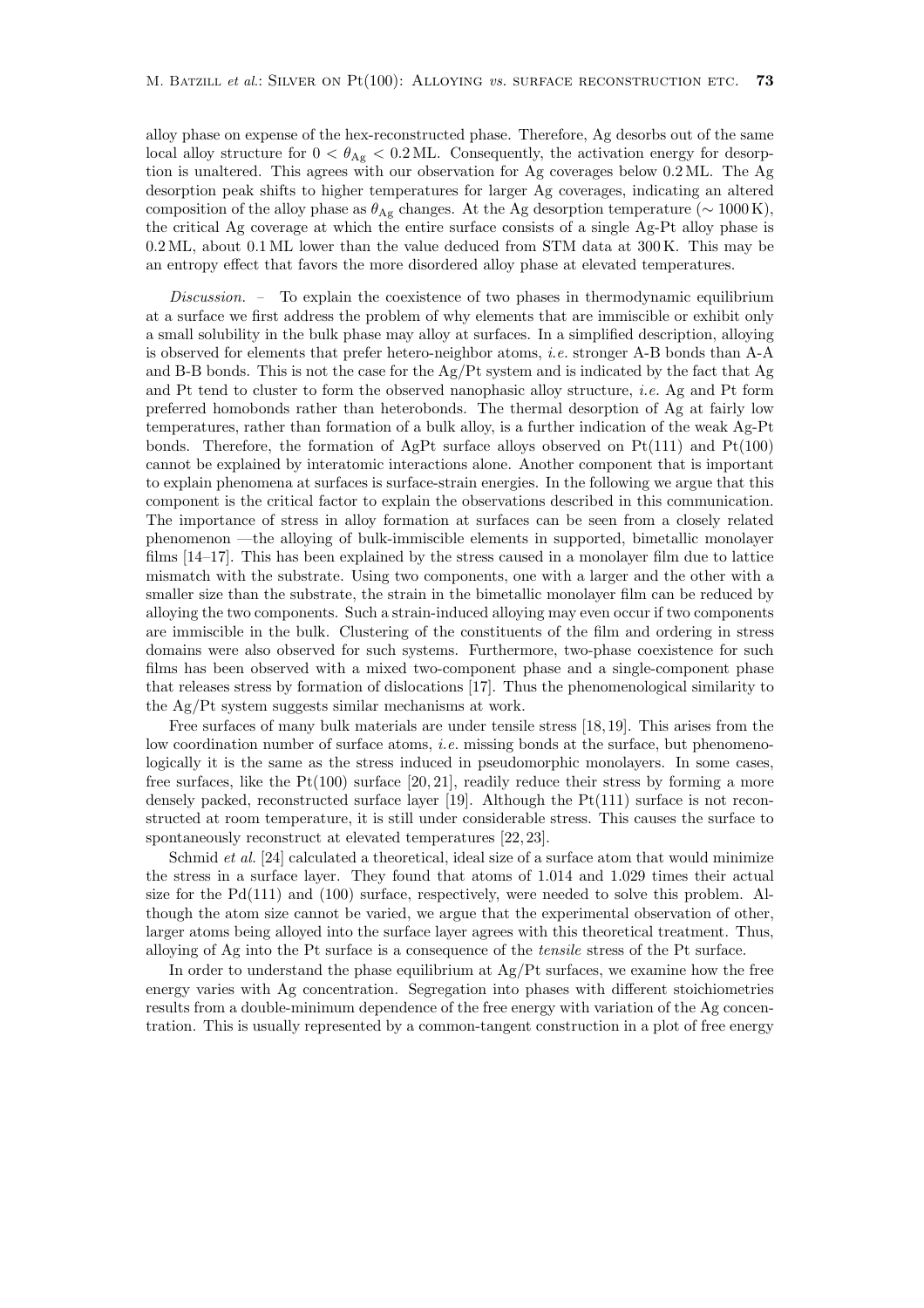*vs.* density. The free energy (per unit area) of the surface  $F$  can be separated into two terms: the surface energy  $F_{\text{surface}}$ , which can be approximated by random mixing contributions of the two surface elements, and the strain energy  $F_{\text{strain}}$  that arises from the stress in the surface layer. Both free-energy components depend on the Ag concentration and we can write

$$
F(\theta_{\text{Ag}}) = F_{\text{surface}}(\theta_{\text{Ag}}) + F_{\text{strain}}(\theta_{\text{Ag}}). \tag{1}
$$

The surface free energy can be written (in random mixing approximation) as the weighted sum of the surface energies of Pt and Ag:

$$
F_{\text{surface}}(\theta_{\text{Ag}}) = (1 - \theta_{\text{Ag}})\gamma_{\text{Pt}} + \theta_{\text{Ag}}\gamma_{\text{Ag}},\tag{2}
$$

where  $\gamma_{Pt}$  and  $\gamma_{Ag}$  are the surface energies of Pt and Ag, respectively, and  $\theta_{Ag}$  is the Ag coverage (with  $\theta_{\text{Ag}} = 1$  corresponding to one monolayer of Ag).

In order to derive an expression for the strain energy term in eq. (1), we approximate the effect of alloying a larger atom into the surface layer by a uniform increase in the size of all surface atoms. If the interaction between atoms is assumed to follow Hooke's law, then the tensile stress decreases linearly with increasing atom size until the surface is under no stress. Continuing to increase the atom size causes the stress to become compressive and this increases the stress linearly. This linear change in the surface stress results directly in *quadratic* change in the strain energy and has a minimum for atom sizes at which the surface is under no stress.

This simplified approach neglects differences in Pt-Pt, Pt-Ag, and Ag-Ag interactions and the discreteness of atom sizes. If the atom-size difference is very large, then the approximation of a uniform change in the surface stress will fail. In the case of Ag on Pt, however, where the lattice constants differ by only 4.3%, one should be able to use a weighted mean-atom size  $a$ , given by  $a = \theta_{Ag}a_{Ag} + (1 - \theta_{Ag})a_{Pt}$ , as the atom size in the surface layer in order to estimate the surface stress. *Consequently, the tensile stress of the free surface is compensated for a critical* Ag *concentration*  $\theta_{\text{Ag}}^+$  *in the surface*. What would be the value expected for  $\theta_{\text{Ag}}^+$ ? The lattice constant of Ag is larger than that of Pt by a factor of 1.043. If we simply assume that the surface stress for Pt surfaces was the same as that deduced by Schmid *et al.* [24] for Pd, then values for  $\theta_{\text{Ag}}^+$  can be obtained for which the tensile surface stress is compensated.<br>These values are  $\theta_{\text{g}}^+$  = 0.22 and  $\theta_{\text{g}}^+$  = 0.48 for the (111) and (100) surfaces remastively. These values are  $\theta_{\text{Ag}}^+ = 0.33$  and  $\theta_{\text{Ag}}^+ = 0.48$  for the (111) and (100) surfaces, respectively. It follows that the strain term in eq. (1) can be expressed as

$$
F_{\text{strain}} = \varepsilon \left(\theta_{\text{Ag}} - \theta_{\text{Ag}}\right)^2,\tag{3}
$$

where  $\varepsilon$  is the strain energy per unit area.

The above discussion allows us to account for the dependence of the free energy on the Ag coverage, upon substituting from eqs.  $(2)$  and  $(3)$  into  $(1)$ . A schematic graph for eq.  $(1)$ is drawn in fig. 3a, taking into account the fact that the surface energy of Ag is about onehalf that of Pt [25]. It is apparent from this that F vs.  $\theta_{\text{Ag}}$  has only a single minimum and therefore one would not expect phase-segregation into domains with different stoichiometries. Observations for the  $Ag/Pt(111)$  system [4, 5] are consistent with this expectation.

If the pure  $Pt(100)$  surface did not reconstruct, the free-energy curve for  $Pt(100)$  would be similar to that for the Pt(111) surface, apart from a different value of the critical Ag coverage  $\theta_{\text{Ag}}^+$  in the strain term. Reconstruction of the (100) surface, however, provides an alternative mechanism to reduce the intrinsic strain in the surface and therefore to reduce the free energy. This phenomenon has to be taken into account if the free energy of the system is to be described correctly. Reconstruction of the clean  $Pt(100)$  surface causes a second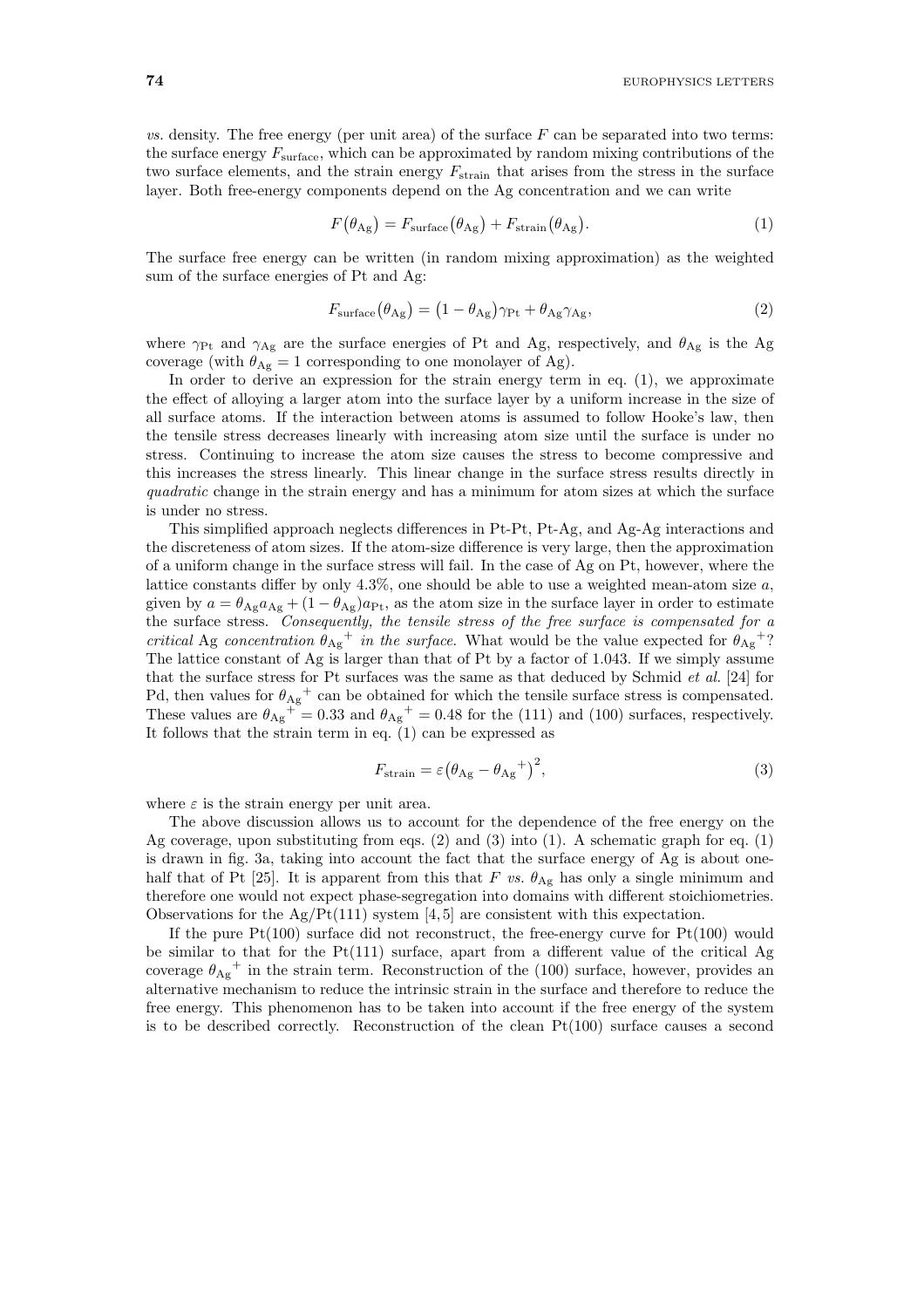

Fig. 3 – Free energy vs. coverage curves for Ag on Pt surfaces. (a) The strain and surface energy components are indicated by dashed lines. (See text for explanation of the curve shapes.) The free energy of the surface, indicated by the solid line, is given by the sum of the two dashed lines. The free energy varies monotonically with  $\theta_{\text{Ag}}$  and thus no phase segregation is expected. (b) The free-energy curve is similar to (a) with the exception that the free energy is reduced at  $\theta_{\text{Ag}} = 0$  by the presence of a surface reconstruction. This results in two minima in the energy. A common tangent construction indicates the presence of a two-phase coexistence regime.

minimum in the free-energy curve at the pure Pt surface  $(\theta_{\text{Ag}} = 0)$ . Studies by Yeo *et al.* [26] showed that the reconstructed surface has a free energy that is lower by  $\sim 17\%$  compared to the unreconstructed surface. This results in an additional minimum for the free energy as is indicated in fig. 3b. *Consequently, phase segregation can be predicted for* Ag *deposited on* Pt(100). This can be quantified by a common tangent construction in the free-energy diagram. Figure 1b shows that two phases coexist at the surface below a critical Ag coverage  $\theta_{\text{Ag}}^*$ : i) a pure-Pt, reconstructed phase and ii) an Ag/Pt-alloy phase with a Ag concentration of  $\theta_{\text{Ag}}^*$ . For  $\theta_{\text{Ag}} > \theta_{\text{Ag}}^*$ , only a single alloy phase exists at the surface with a uniform stoichiometry dictated by the Ag coverage, in agreement with our experimental observations.

In conclusion, we propose that reduction of the intrinsic tensile stress of free surfaces is primarily responsible rather than the stress introduced by the lattice mismatch for the alloying of bulk-immiscible Ag with Pt at its surface. This mechanism is not just limited to bulk-immiscible elements but may also act to stabilize surface alloys of miscible systems. For surfaces that can reduce their intrinsic stress by reconstructing as well as alloying, the competition between these two mechanisms results in a phase segregation. This has the consequence, for example, that no Ag/Pt surface alloy phase can exist with a lower Ag concentration than  $\theta_{\text{Ag}}^* \approx 0.3 \text{ ML on Pt}(100)$ , at 300 K.